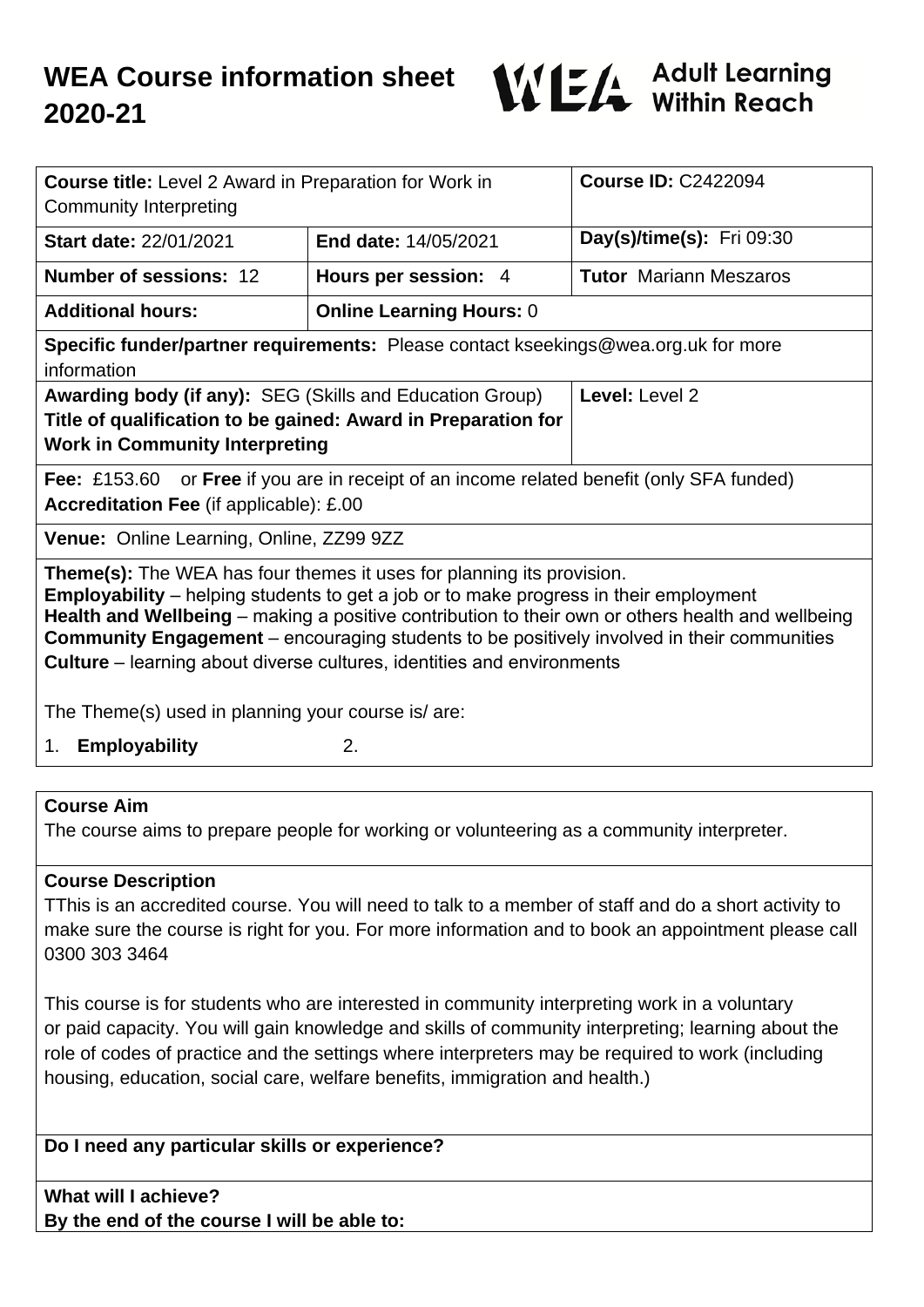- 1. Identify the settings for community interpreting
- 2. Consider the community interpreting role and the ethical context
- 3. Appreciate the importance of preparation and planning for community interpreting
- 4. Sight translate terminology and/or jargon used in service contexts
- 5. Demonstrate interpreting skills in practice situations

## **What teaching methods will be used and will there be work outside of the class?**

- The WEA's digital learning platform, Canvas will be used to provide resources or to support lessons, enable assessment, provide learner feedback and for other activities for individuals away from the course. If you want to understand more about our digital learning platform please visit: http://bit.ly/WEAonline

- The WEA tutor will use a range of different teaching and learning methods and encourage you and the group to be actively involved in your learning
- You will be expected to carry out a range of activities in your own time

## **What kind of feedback can I expect from the tutor?**

- You will be able to keep a record of your progress and achievement using photos, audio, text or documents uploaded into the WEA's digital learning platform, WEA Canvas.

- Your tutor will provide written, text and audio feedback recorded in WEA Canvas, WEA's digital learning platform.

- You will be able to keep a digital portfolio of your work on WEA's digital learning platform, Canvas.
- A range of informal activities will be used by the tutor to see what you are learning which may include quizzes, question and answer, small projects and discussion
- You will have opportunities to discuss your progress with your tutor
- You will be encouraged to share your work with the group and discuss your learning
- You will be encouraged to consider other students work and give your opinions and suggestions
- A file of work will be kept which will help to record your progress

# **What else do I need to know? Is there anything I need to bring?**

- What you need: You will need an internet connection, speakers, a microphone and a webcam so that you can use our video learning platform, Zoom. If you'd like to understand more Zoom please visit: http://bit.ly/ZoomSpec

- You will also need access to the internet outside of your sessions. You could do this using a smart phone, tablet, laptop or a desktop computer (at home or through a library etc.).

- You will need a personal email address to join the WEA's digital learning platform, Canvas so that you can receive resources, record your progress and achievement and to work with others and share ideas. If you want to understand more about our digital learning platform please visit: http://bit.ly/WEAonline

### **Pre-course work, reading and information sources**

- You will have access to course resources and links to wider learning through the WEA's digital learning platform, Canvas: http://bit.ly/WEAonline

- No pre reading or pre course work is required

#### **Possible next steps after this course (including career opportunities if appropriate)** Progress to another WEA course